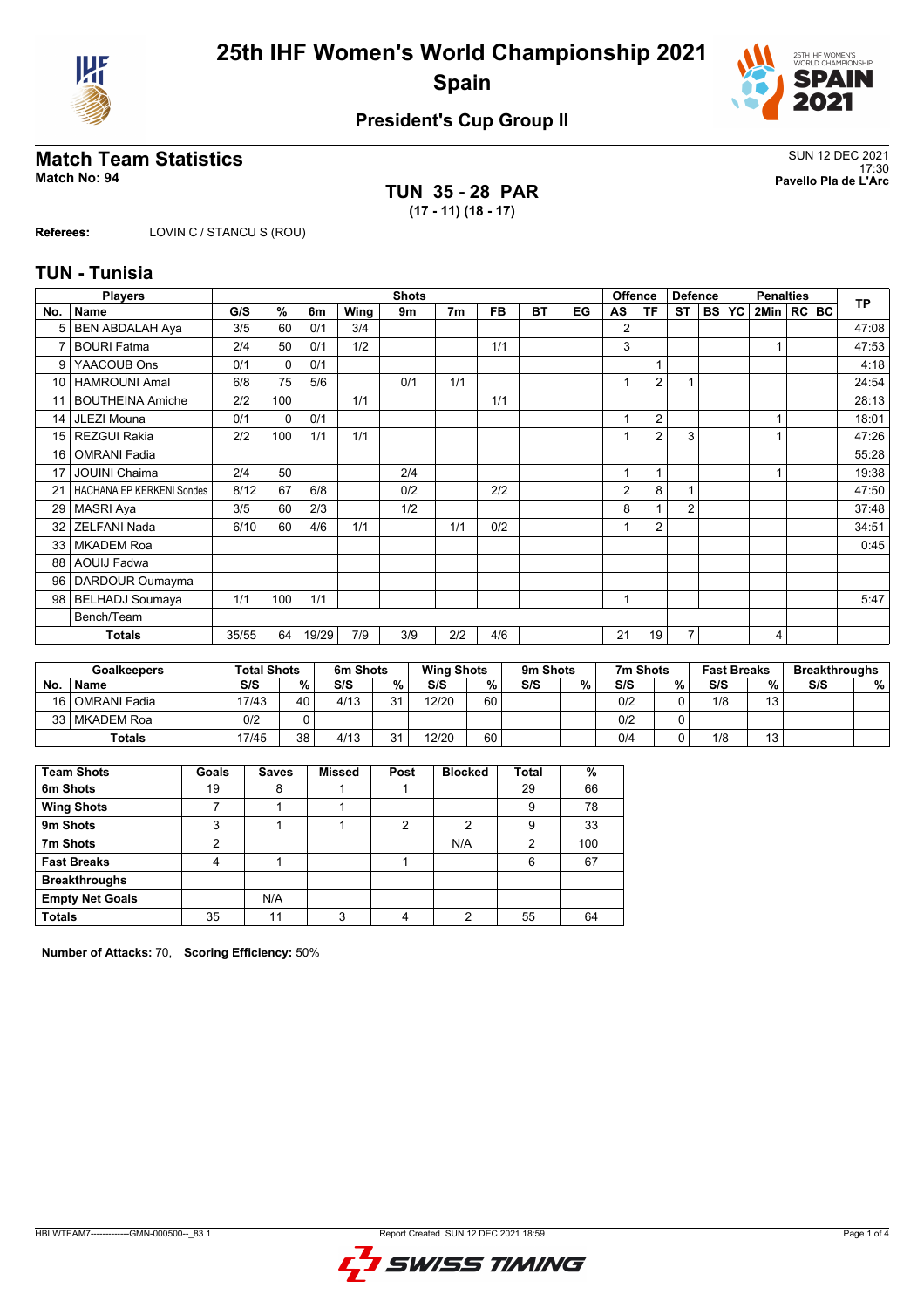



# **President's Cup Group II**

### **Match Team Statistics** SUN 12 DEC 2021 17:30 **Match No: 94 Pavello Pla de L'Arc**

**TUN 35 - 28 PAR (17 - 11) (18 - 17)**

**Referees:** LOVIN C / STANCU S (ROU)

### **TUN - Tunisia**

Ē,

п

п

**Team** Goals / Shots

 $3/3$   $4/4$   $4/4$  $4/8$   $1/2$   $8/9$  $4/5$  0/1 7/9

#### **Shots Distribution Players** Goals / Shots 9 YAACOUB O 14 JLEZI M 15 REZGUI R 5 BEN ABDALAH A 7 BOURI F 10 HAMROUNI A 11 BOUTHEINA A Е  $7/1$  $1/1$  $\frac{1}{2}$  $\frac{1}{2}$  2<br> $\frac{1}{2}$  0/1 3/3 89, A A F, A A  $1/1$  $2/2$  | 0/1 机机 0/1 H)  $2/2$  1/1 ā  $\frac{1}{1}$  1/1 0/2  $\frac{1}{1}$ 0/1 1/1 υø xв u p υø x 1-Missed 1-Blocked 16 OMRANI F 17 JOUINI C 33 MKADEM R 88 AOUIJ F 32 ZELFANI N 21 HACHANA EP KERKENI 29 MASRI A t e  $\bar{2}/2$  T  $\frac{1}{1/1}$ <br> $\frac{1}{3/3}$ ä, п ٠e e<br>S  $\begin{array}{|c|c|c|c|}\n\hline\n\textbf{1} & \textbf{1} & \textbf{1} \\
\hline\n\textbf{1} & \textbf{1}/2 & \textbf{2}/3 & \textbf{1} \\
\hline\n\end{array}$ O ×в 1/1  $\parallel$  0/1  $\parallel$  3/3  $\frac{3}{3}$   $\frac{3}{1}$   $\frac{1}{2}$   $\frac{1}{2}$   $\frac{1}{2}$   $\frac{1}{2}$   $\frac{1}{2}$   $\frac{1}{2}$   $\frac{1}{2}$   $\frac{1}{2}$   $\frac{1}{2}$   $\frac{1}{2}$   $\frac{1}{2}$   $\frac{1}{2}$   $\frac{1}{2}$   $\frac{1}{2}$   $\frac{1}{2}$   $\frac{1}{2}$   $\frac{1}{2}$   $\frac{1}{2}$   $\frac{1}{2}$   $\frac{1}{2}$   $3/3$  $\blacksquare$  3/3 | 1/1 u e 2-Post 1-Missed 1-Post 1-Blocked 1-Missed 1-Post 96 DARDOUR O 98 BELHADJ S<br>**Andrew Constant Construction 11** Ŧ.  $7/1$ p H) u p



Saves / Shots

| 0/1  | 1/2 | 0/3 |
|------|-----|-----|
| 5/10 | 3/4 | 1/7 |
| 5/10 | 1/1 | 1/7 |

| 16 OMRANI F |                  |                  |
|-------------|------------------|------------------|
| 0/1         | $\overline{1/2}$ | $\overline{0/3}$ |
| 5/10        | 3/4              | 1/7              |
| 5/10        | 1/1              | 1/5              |
| 33 MKADEM R |                  |                  |
|             |                  |                  |
|             |                  | 0/2              |

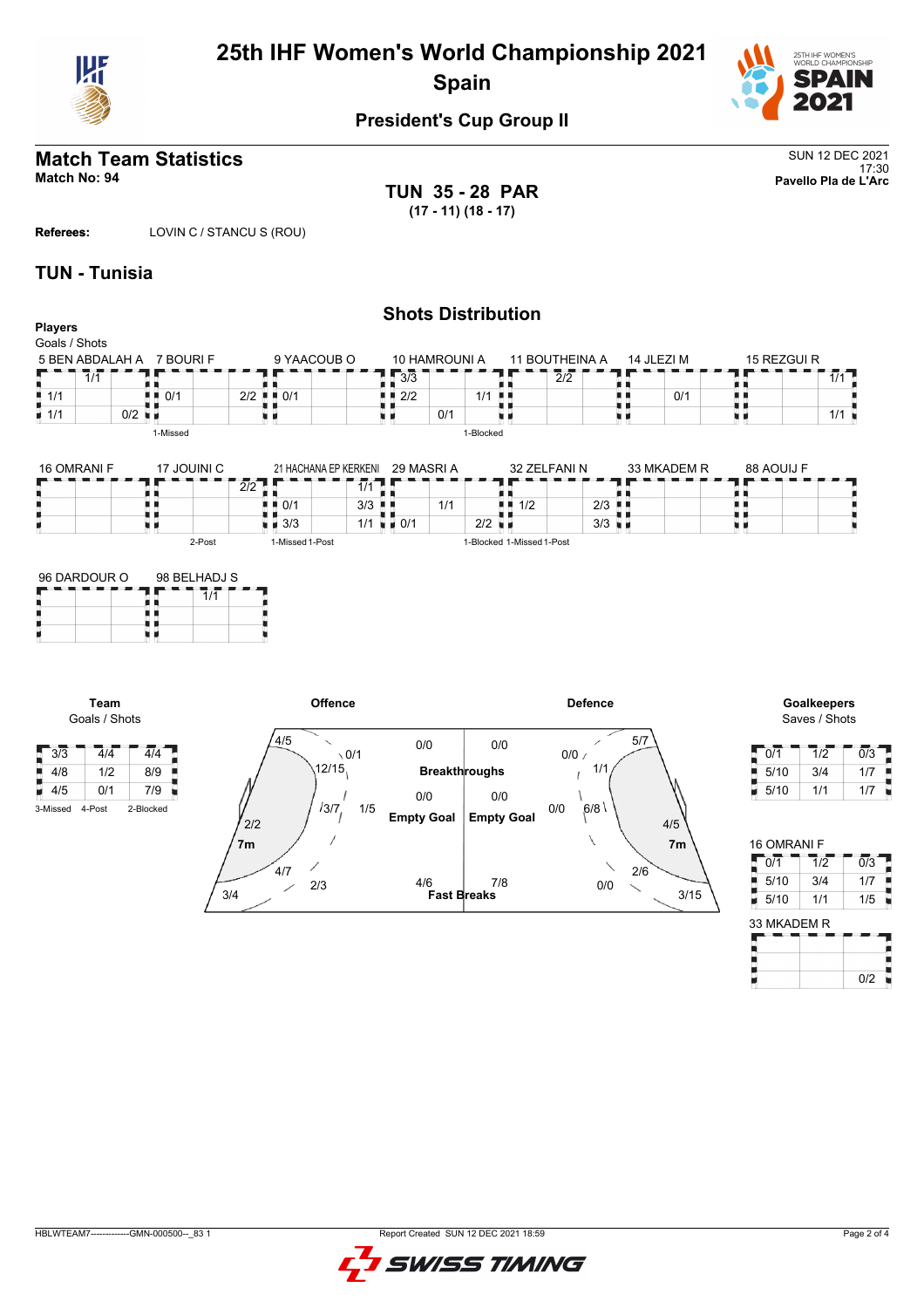



# **President's Cup Group II**

# **Match Team Statistics**<br>Match No: 94<br>Pavello Pla de L'Arc

**TUN 35 - 28 PAR (17 - 11) (18 - 17)**

17:30 **Match No: 94 Pavello Pla de L'Arc**

**Referees:** LOVIN C / STANCU S (ROU)

### **PAR - Paraguay**

|                 | <b>Players</b>          |       |              |      |      | <b>Shots</b> |                |           |           |    |                | <b>Offence</b> | <b>Defence</b> |                | <b>Penalties</b> |              |  |  | <b>TP</b> |
|-----------------|-------------------------|-------|--------------|------|------|--------------|----------------|-----------|-----------|----|----------------|----------------|----------------|----------------|------------------|--------------|--|--|-----------|
| No.             | <b>Name</b>             | G/S   | %            | 6m   | Wing | 9m           | 7 <sub>m</sub> | <b>FB</b> | <b>BT</b> | EG | AS             | <b>TF</b>      | <b>ST</b>      | <b>BS</b>      | <b>YC</b>        | 2Min   RC BC |  |  |           |
|                 | <b>ACOSTA Maria</b>     |       |              |      |      |              |                |           |           |    |                |                |                |                |                  |              |  |  | 31:27     |
| 2               | <b>ACUNA Fatima</b>     | 7/10  | 70           |      | 3/5  |              | 4/4            | 0/1       |           |    |                | $\overline{2}$ |                |                |                  |              |  |  | 46:19     |
| 4               | <b>INSFRAN Fernanda</b> | 4/7   | 57           | 1/4  | 1/1  |              |                | 2/2       |           |    | 10             | 4              |                |                |                  |              |  |  | 41:16     |
|                 | 5   ROLON Kamila        |       |              |      |      |              |                |           |           |    |                |                |                |                |                  |              |  |  |           |
| 6 I             | <b>FIORE Sabrina</b>    | 3/4   | 75           | 3/3  |      |              | 0/1            |           |           |    |                | 2              | $\overline{2}$ |                |                  |              |  |  | 39:05     |
|                 | dos SANTOS Karina       | 1/1   | 100          |      |      |              |                | 1/1       |           |    |                |                |                |                |                  |              |  |  | 30:24     |
| 8 <sup>1</sup>  | <b>FLEITAS Jessica</b>  |       |              |      |      |              |                |           |           |    |                |                |                |                |                  |              |  |  | 12:48     |
| 9               | <b>FARIA Marizza</b>    | 1/2   | 50           | 1/2  |      |              |                |           |           |    | 7              | 4              |                |                |                  |              |  |  | 35:00     |
| 10              | <b>GONZALEZ Gisela</b>  | 0/1   | $\mathbf{0}$ | 0/1  |      |              |                |           |           |    |                |                |                |                |                  |              |  |  | 32:25     |
| 11              | <b>LEIVA Delyne</b>     | 3/6   | 50           |      | 2/5  |              |                | 1/1       |           |    |                |                |                |                |                  |              |  |  | 27:07     |
| 12 <sup>2</sup> | <b>OCAMPOS Fatima</b>   |       |              |      |      |              |                |           |           |    |                |                |                |                |                  |              |  |  | 28:33     |
| 13 <sup>1</sup> | <b>VILLALBA Sofia</b>   | 0/2   | $\mathbf{0}$ |      | 0/2  |              |                |           |           |    |                | 1              |                |                |                  |              |  |  | 6:28      |
|                 | 14   FERNANDEZ Maria    | 8/9   | 89           | 3/3  | 2/3  |              |                | 3/3       |           |    | $\overline{4}$ | 6              | $\overline{2}$ |                |                  |              |  |  | 55:25     |
| 19              | <b>GIMENEZ Nathalie</b> | 1/1   | 100          | 1/1  |      |              |                |           |           |    |                |                |                |                |                  |              |  |  | 3:16      |
| 21              | <b>MISKINICH Ada</b>    |       |              |      |      |              |                |           |           |    |                |                |                |                |                  |              |  |  | 7:28      |
| 26              | MENDOZA Jazmin          | 0/7   | $\mathbf 0$  | 0/1  | 0/6  |              |                |           |           |    |                | 1              |                |                |                  |              |  |  | 22:59     |
|                 | Bench/Team              |       |              |      |      |              |                |           |           |    |                |                |                |                |                  |              |  |  |           |
|                 | <b>Totals</b>           | 28/50 | 56           | 9/15 | 8/22 |              | 4/5            | 7/8       |           |    | 23             | 22             | 6              | $\overline{2}$ |                  | 3            |  |  |           |

|           | <b>Goalkeepers</b> | <b>Total Shots</b> |    | 6m Shots |                 | <b>Wing Shots</b> |                 | 9m Shots |     | 7m Shots |   | <b>Fast Breaks</b> |    | <b>Breakthroughs</b> |   |
|-----------|--------------------|--------------------|----|----------|-----------------|-------------------|-----------------|----------|-----|----------|---|--------------------|----|----------------------|---|
| <b>No</b> | <b>Name</b>        | S/S                | %  | S/S      | %               | S/S               | %               | S/S      | %   | S/S      | % | S/S                | %  | S/S                  | % |
|           | l ACOSTA Maria     | 6/23               | 26 | 5/14     | 36 <sub>1</sub> | 0/4               |                 | 1/1      | 100 | 0/1      |   | 0/3                |    |                      |   |
|           | 12 OCAMPOS Fatima  | 5/23               | 22 | 3/13     | 23              | 1/4               | 25              | 0/3      |     | 0/1      |   | 1/2                | 50 |                      |   |
|           | <b>Totals</b>      | 11/46              | 24 | 8/27     | 30              | 1/8               | 13 <sub>1</sub> | 1/4      | 25  | 0/2      |   | 1/5                | 20 |                      |   |

| <b>Team Shots</b>      | Goals | <b>Saves</b> | <b>Missed</b> | Post | <b>Blocked</b> | <b>Total</b> | %  |
|------------------------|-------|--------------|---------------|------|----------------|--------------|----|
| 6m Shots               | 9     | 4            | 2             |      |                | 15           | 60 |
| <b>Wing Shots</b>      | 8     | 12           |               |      |                | 22           | 36 |
| 9m Shots               |       |              |               |      |                |              |    |
| 7m Shots               | 4     |              |               |      | N/A            | 5            | 80 |
| <b>Fast Breaks</b>     |       |              |               |      |                | 8            | 88 |
| <b>Breakthroughs</b>   |       |              |               |      |                |              |    |
| <b>Empty Net Goals</b> |       | N/A          |               |      |                |              |    |
| <b>Totals</b>          | 28    | 17           | 3             | c    |                | 50           | 56 |

**Number of Attacks:** 70, **Scoring Efficiency:** 40%